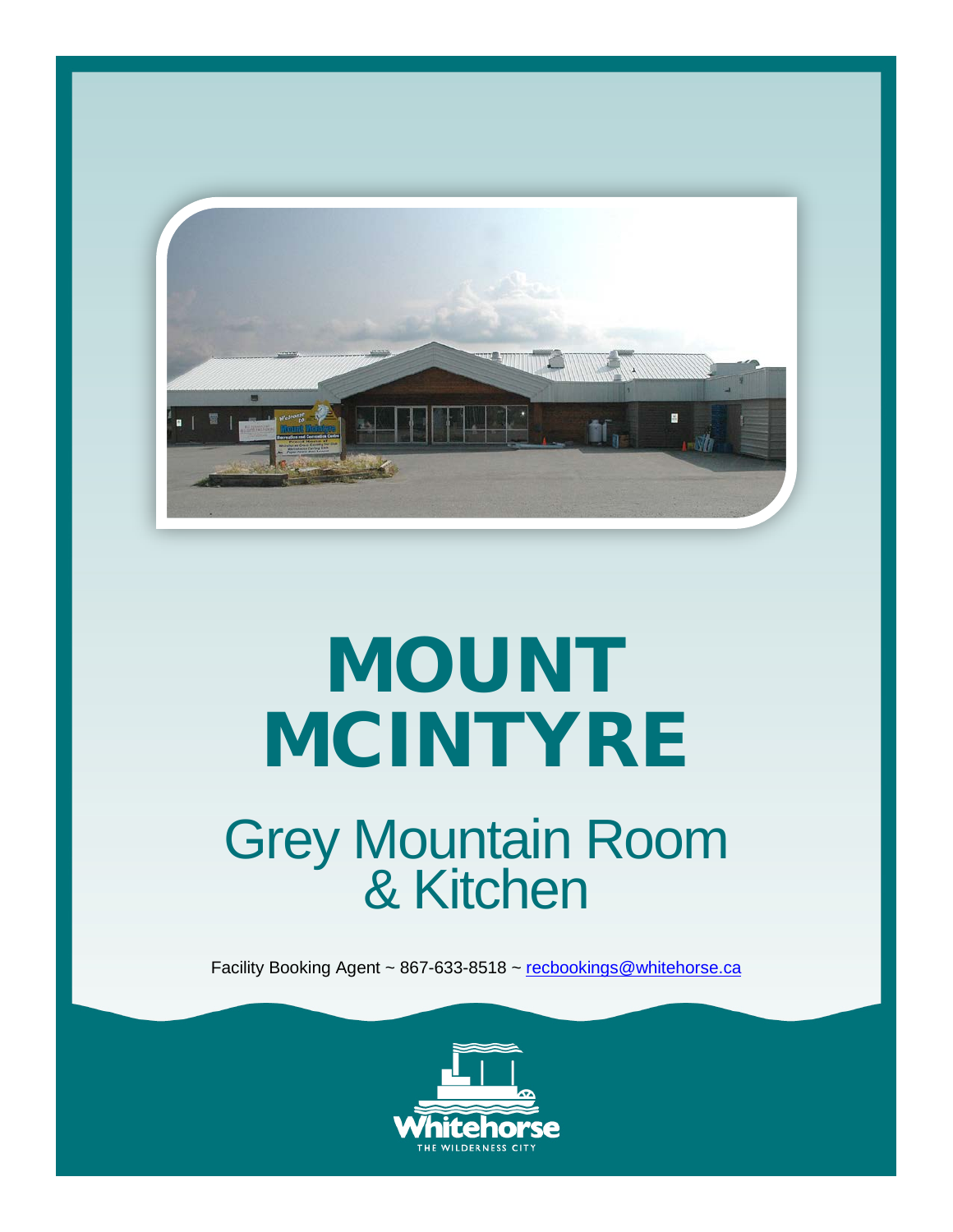

### BOOKING INFORMATION

This facility is operated as a community hall; no staff member is on site unless requested. Set up, take down and clean-up is the responsibility of the renter and must be included in booked time. We recommend you tour the facility before planning your event. A valid credit card is required as a damage deposit for all bookings.

#### Floor space = 2939 sq. ft.  $(14.9 \text{ m} \times 18.3 \text{ m} = 273 \text{ m}^2)$

| Suggested Seating Capacities - floor plans available |     |                                  |     |  |  |
|------------------------------------------------------|-----|----------------------------------|-----|--|--|
| Seated event with physical distancing                |     | *50                              |     |  |  |
| Standing room capacity                               | 300 | Banquet style*depending on setup | 160 |  |  |
| Theatre style (chairs only)                          | 220 | Classroom style                  | 112 |  |  |

#### Amenities include with Room Rental

- **Wall mounted pull down screen**
- **First Aid Kit**
- 2 Flipchart stands
- **Free Wi-Fi**
- **Tables and chairs available to use:** 
	- o 20 round tables, 5 ft diameter, seat 6-8 people
	- o 20 rectangular tables 2½ ft x 6 ft, seat 6-8 people
	- o Chairs for 200

Renter is responsible for all setup and takedown and must include this within booked time.

#### **Booking Fees (plus GST)**

| <b>Grey Mountain Room</b>               | \$47.62  | Per hour | *Items must be picked                                                 |  |
|-----------------------------------------|----------|----------|-----------------------------------------------------------------------|--|
| Kitchen                                 | \$23.81  | Per hour | up and returned to                                                    |  |
| Podium                                  | \$12.14  | each     | <b>CGC Reception along</b>                                            |  |
| Digital Projector*                      | \$24.29  | each     | with access keys.                                                     |  |
| Portable Power Box (60 amp / 240 volts) | \$102.19 | each     | All equipment extras                                                  |  |
| 4 x 8 Stage Riser (2 available)         | \$57.14  | each     | must be reserved<br>ahead of time to<br>ensure they are<br>available. |  |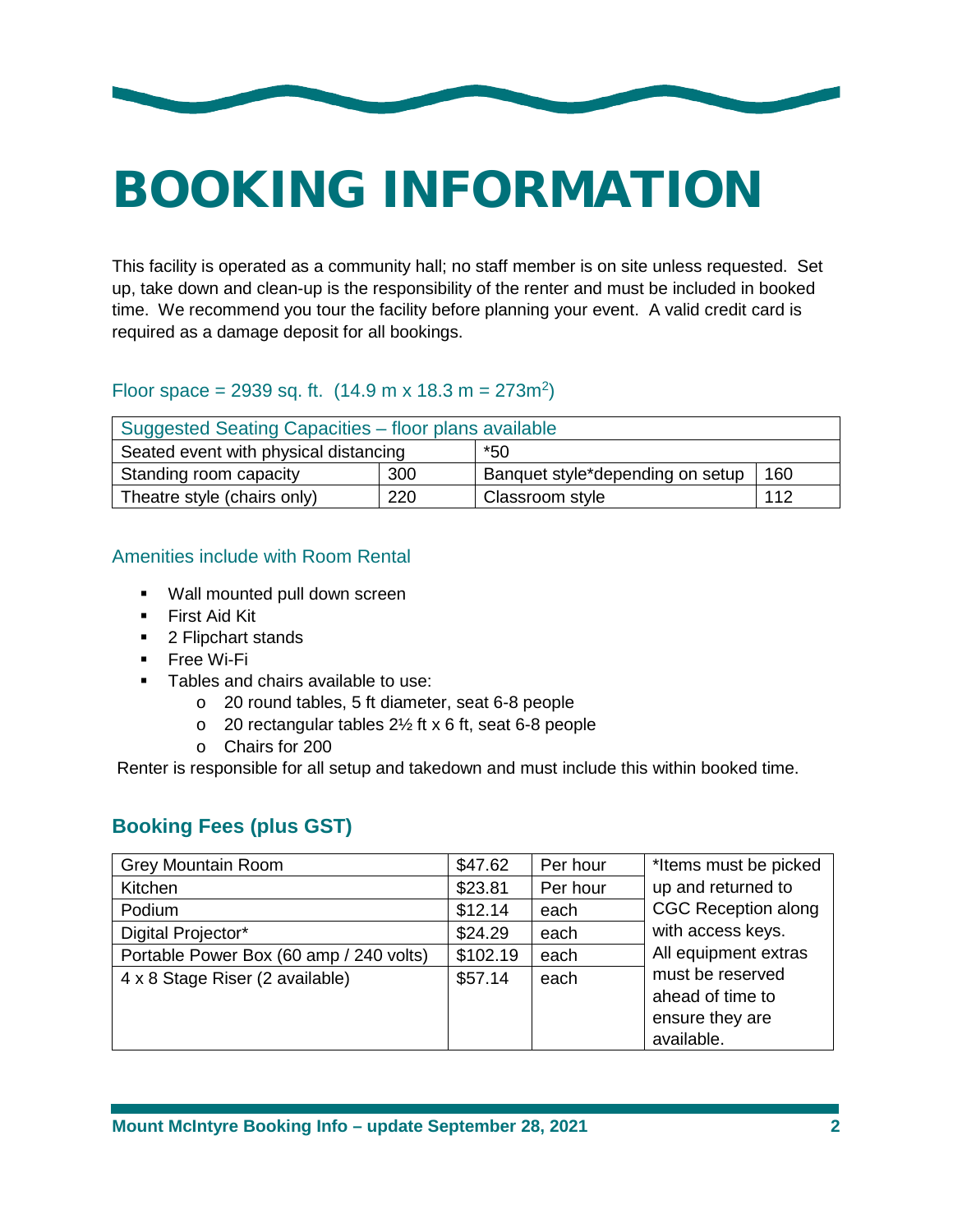

#### **IMPORTANT INFORMATION FOR THE RENTER**

#### **COVID Event Protocol**

Renters must comply with any Yukon guidelines regarding events, gatherings, or food service as posted by Yukon Government [www.yukon.ca/covid-19.](http://www.yukon.ca/covid-19) Please plan on bringing your own hand sanitizer and disinfectant required during your event. The adjacent Curling Club lounge is restricted to members only.

#### **Key & Security Code Access**

Keys with instructions for the security system can be picked up at CGC reception desk just prior to your booking. Keys must be signed out by the person named on the rental agreement and be returned after the event. Picture identification is required when signing out keys.

#### **Kitchen Amenities**

Access to the kitchen can be added to a Grey Mountain Room booking. Use of kitchen includes stoves, sinks, dish sanitizer, fridge and counter space to be used as a prep area. All food service and serving dishes must be provided by the renter. Renters can apply for a valid temporary food permit specific to your event<http://www.hss.gov.yk.ca/environmentalfood.php> ) for a license to use the kitchen and is required for any public food service. *Note that due to COVID, buffet serving is not recommended at this time.* 

#### **Parking Lot and Shared Entrance**

Renters should only be setting up in the Grey Mountain Room. The main entrance is shared space and must remain clear at all times in case of emergencies. Parking is available on a firstcome-first-serve basis for the general public. All public and renters must adhere to parking designations. If your event requires exclusive use of the parking lot that would eliminate public parking space, permission from the city must be granted and rental fees will apply.

#### **Renter Etiquette**

Be aware that sound carries easily between the grey mountain room and the curling club lounge. If you expect a loud event, please check in with the curling club prior to the event to ensure the sound between both venues doesn't conflict.

It is not appropriate to enter the Curling Club lobby or washrooms as overflow space. The only shared use is for an accessible washroom, otherwise that is private space open to Curling members only.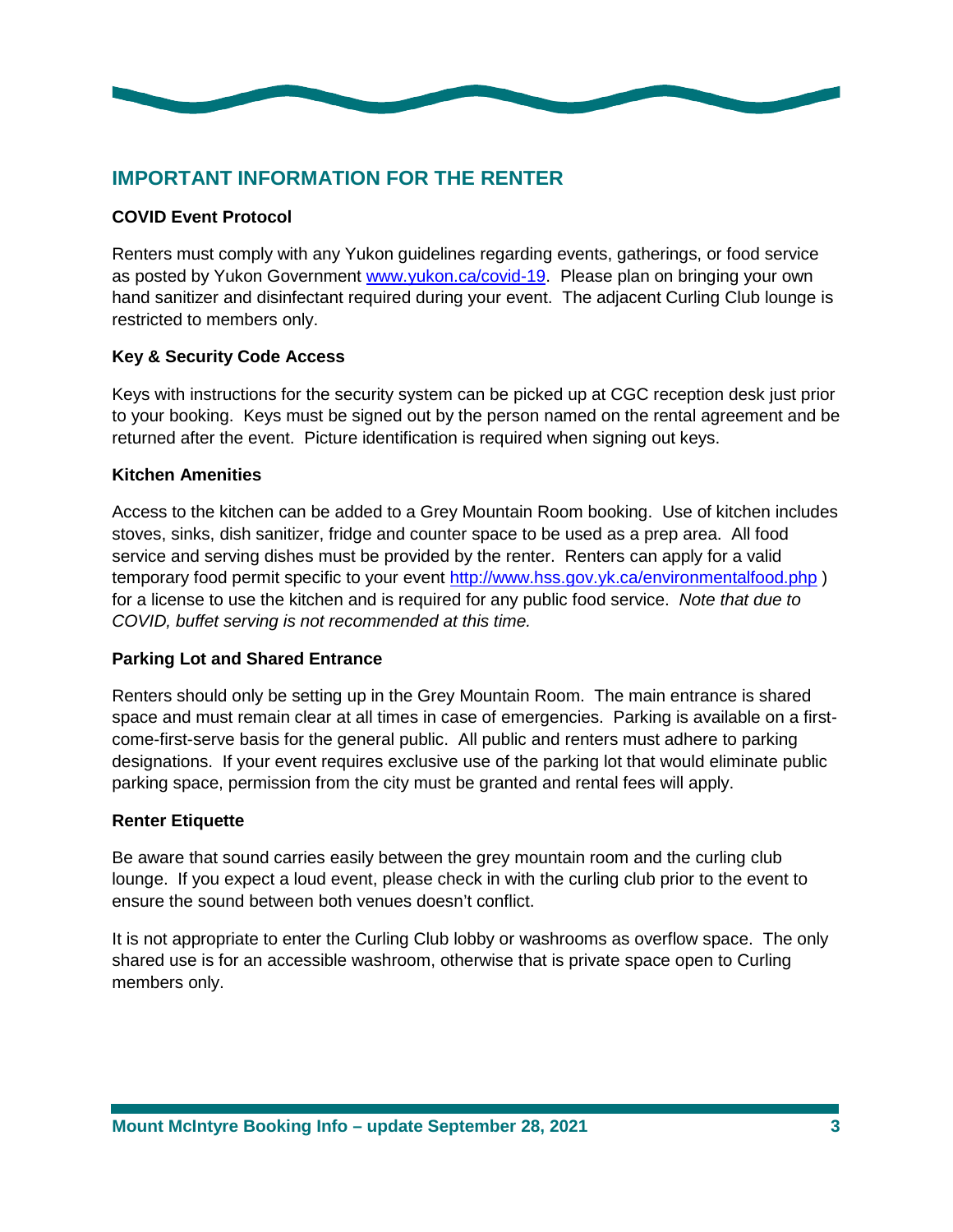

#### **Phone Access**

There is a phone located in the Grey Mountain Room that renters can use to make local calls. Please dial '9' then the number to make an outgoing call. The phone is toll restricted and does not allow outgoing long distance calls.

#### Liquor License and Damage Deposit

A \$500 damage deposit is required when serving alcohol at your event. The Grey Mountain Room is licensed for a capacity of 261 for events serving liquor. The renter has two options for serving alcohol during a private function at Mount McIntyre:

#### **Option #1:**

Complete an Authorization to Obtain Liquor Use Permit (included in this package) to obtain a Special Occasion Permit or Reception Permit from the Yukon Liquor Corporation / 9031 Quartz Road / 867-667-5245 / [www.ylc.yk.ca.](http://www.ylc.yk.ca/)

#### **Option #2:**

Contact the Whitehorse Curling Club at 667-2875 or [info@whitehorsecurlingclub.com](mailto:info@whitehorsecurlingclub.com) to negotiate bar and bartending services.

#### **HELP FOR FINDING THE EXTRA'S FOR YOUR SPECIAL EVENT**

| <b>Alpine Bakery</b>                  | Catering                       | 867-668-6871   |
|---------------------------------------|--------------------------------|----------------|
| <b>Consumer and Corporate Affairs</b> | <b>Gaming Permits</b>          | 867-667-5111   |
| <b>COVID Yukon InfoLine</b>           | COVID non-medical questions    | 1-877-374-0425 |
| Fox and Goose Catering                | Catering                       | 867-689-7921   |
| <b>Fun and Games</b>                  | <b>Party Equipment Rentals</b> | 867-336-8888   |
| Marsh Lake Tents & Events             | <b>Event Planning/Rentals</b>  | 867-633-4500   |
| Mosaic Communications & Event Mgmt.   | <b>Event Planning</b>          | 867-334-4770   |
| <b>Omni Productions</b>               | <b>Sound Systems</b>           | 867-667-2600   |
| <b>Plantation Flowers &amp; Gifts</b> | Décor                          | 867-667-7177   |
| Subway                                | Catering                       | 867-668-6889   |
| Unitech                               | Sound Systems                  | 867-667-6500   |
| Whitehorse Cross Country Ski Club     | Lease Holder in Facility       | 867-668-4477   |
| <b>Whitehorse Curling Club</b>        | Lease Holder in Facility       | 867-667-2875   |
| <b>YG Environment Health Services</b> | <b>Food Permits</b>            | 867-667-8391   |
| <b>Yukon Liquor Corporation</b>       | <b>Liquor Permits</b>          | 867-667-5245   |
| <b>Yukon Spring</b>                   | Water bottles or coolers       | 867-633-3877   |

(This is a sample listing, and by no means exhaustive)